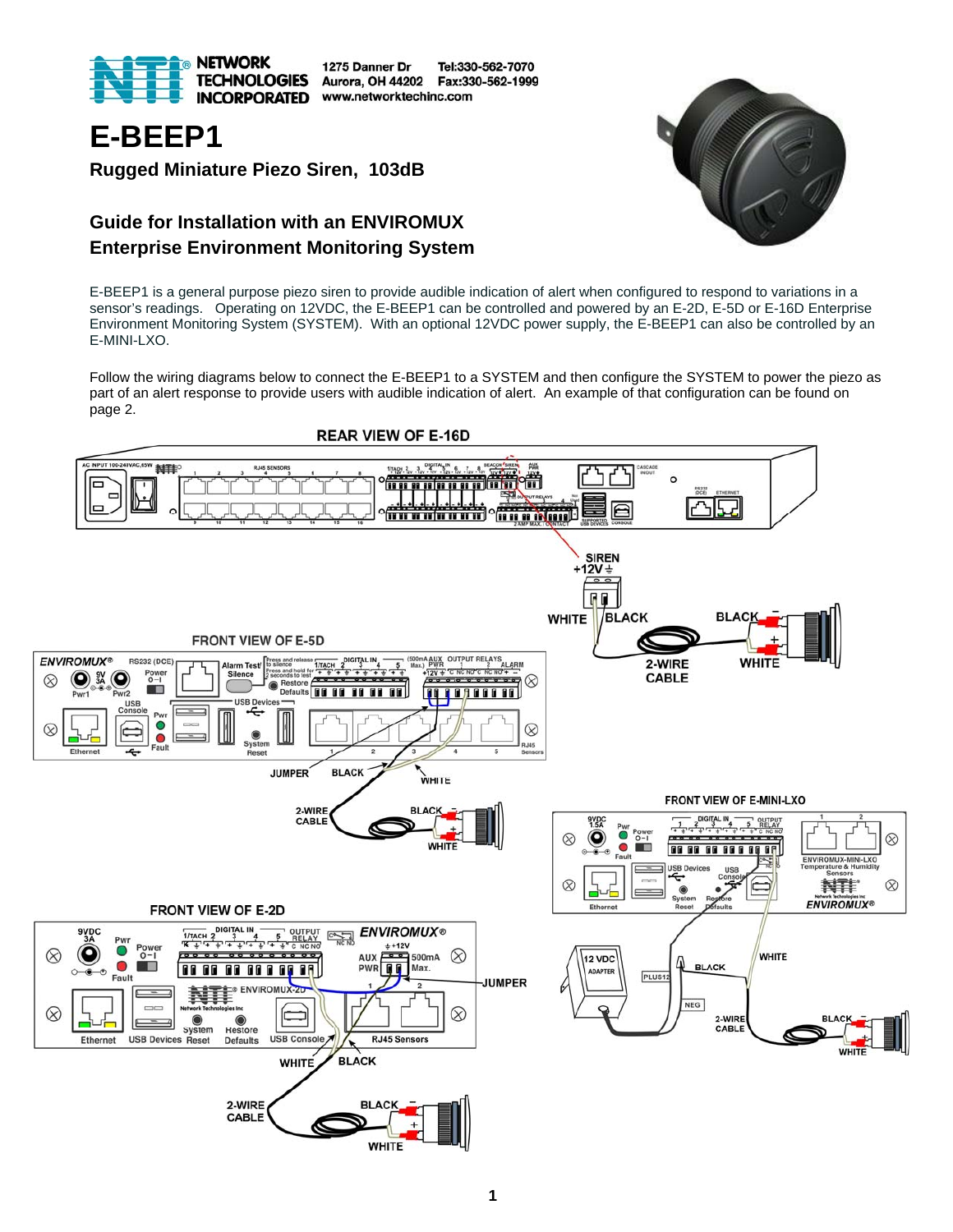| Non-Critical Alert Settings                        |                                                                                                      |  |                                                                                                                                                                                    |  |  |
|----------------------------------------------------|------------------------------------------------------------------------------------------------------|--|------------------------------------------------------------------------------------------------------------------------------------------------------------------------------------|--|--|
| <b>Disable Alerts</b>                              | Disable alert notifications for this sensor                                                          |  |                                                                                                                                                                                    |  |  |
| <b>Alert Delay</b>                                 | 15<br>$Sec$ $\rightarrow$<br>Duration the sensor must be out of thresholds before alert is generated |  |                                                                                                                                                                                    |  |  |
| <b>Notify Again Time</b>                           | $6 \overline{6}$<br>$Hr - r$<br>Time after which alert notifications will be sent again              |  |                                                                                                                                                                                    |  |  |
| Notify on return to<br>normal                      | $\overline{v}$<br>Send a notification when this sensor returns to normal status                      |  |                                                                                                                                                                                    |  |  |
| <b>Enable Syslog Alerts</b>                        | Send alerts for this sensor via syslog                                                               |  |                                                                                                                                                                                    |  |  |
| <b>Enable SNMP Traps</b>                           | Send alerts for this sensor via SNMP traps                                                           |  |                                                                                                                                                                                    |  |  |
| <b>Enable E-mail Alerts</b>                        | $\overline{\mathbf{v}}$<br>Send alerts for this sensor via e-mail                                    |  |                                                                                                                                                                                    |  |  |
| <b>E-mail Subject</b>                              | Temperature 1 Warning<br>Subject of e-mails sent for alerts                                          |  | For the E-16D, on sensor<br>configuration page, place a checkmark<br>in the "Enable Siren" box for any<br>sensor that should activate the piezo<br>when it causes the ENVIROMUX to |  |  |
| <b>Enable SMS Alerts</b>                           | Send alerts for this sensor via SMS                                                                  |  |                                                                                                                                                                                    |  |  |
| <b>Enable Siren</b>                                | $\overline{J}$<br>Turn on the siren when this sensor goes to alert                                   |  |                                                                                                                                                                                    |  |  |
| <b>Enable Beacon</b>                               | send an alert.<br>Turn on the beacon when this sensor goes to alert                                  |  |                                                                                                                                                                                    |  |  |
| <b>Associated Output Relay</b>                     | None<br>Name of the output relay that can be controlled by this sensor                               |  |                                                                                                                                                                                    |  |  |
| <b>Output Relay status on</b><br>alert             | Inactive $\rightarrow$<br>Status of the output relay when going to alert                             |  |                                                                                                                                                                                    |  |  |
| <b>Output Relay status on</b><br>return from alert | Inactive $\sim$<br>Status of the output relay when returning from alert                              |  |                                                                                                                                                                                    |  |  |

### **Figure 1- Sensor configuration page from E-16D**

| - Non-Critical Alert Settings                      |                                                                                                      |                                                                |                                                                                                                                                                                                                                                                                                                      |  |
|----------------------------------------------------|------------------------------------------------------------------------------------------------------|----------------------------------------------------------------|----------------------------------------------------------------------------------------------------------------------------------------------------------------------------------------------------------------------------------------------------------------------------------------------------------------------|--|
| <b>Disable Alerts</b>                              | Disable alert notifications for this sensor                                                          |                                                                |                                                                                                                                                                                                                                                                                                                      |  |
| <b>Alert Delay</b>                                 | 30<br>$Sec$ $\rightarrow$<br>Duration the sensor must be out of thresholds before alert is generated |                                                                |                                                                                                                                                                                                                                                                                                                      |  |
| <b>Notify Again Time</b>                           | 30<br>$Min$ $\rightarrow$<br>Time after which alert notifications will be sent again                 |                                                                |                                                                                                                                                                                                                                                                                                                      |  |
| Notify on return to<br>normal                      | $\blacktriangledown$<br>Send a notification when this sensor returns to normal status                |                                                                |                                                                                                                                                                                                                                                                                                                      |  |
| <b>Enable Syslog Alerts</b>                        | Send alerts for this sensor via syslog                                                               |                                                                |                                                                                                                                                                                                                                                                                                                      |  |
| <b>Enable SNMP Traps</b>                           | Send alerts for this sensor via SNMP traps                                                           |                                                                |                                                                                                                                                                                                                                                                                                                      |  |
| <b>Enable E-mail Alerts</b>                        | Send alerts for this sensor via e-mail                                                               |                                                                |                                                                                                                                                                                                                                                                                                                      |  |
| <b>E-mail Subject</b>                              | Subject of e-mails sent for alerts                                                                   |                                                                | For the E-2D, 5D, or E-MINI-LXO, on<br>sensor configuration page, make sure<br>the associated output relay isn't "none"<br>and either change the "Output Relay<br>status on alert" to Active (if connected<br>as shown in the drawing) or Inactive<br>(if you connect the piezo wire to the<br>N.C. relay terminal). |  |
| <b>Enable SMS Alerts</b>                           | Send alerts for this sensor via SMS                                                                  |                                                                |                                                                                                                                                                                                                                                                                                                      |  |
| <b>Associated Output Relay</b>                     | Output Relay #1 $\sim$                                                                               | Name of the output relay that can be controlled by this sensor |                                                                                                                                                                                                                                                                                                                      |  |
| <b>Output Relay status on</b><br>alert             | Active -<br>Status of the output relay when going to alert                                           |                                                                |                                                                                                                                                                                                                                                                                                                      |  |
| <b>Output Relay status on</b><br>return from alert | Inactive $\rightarrow$                                                                               | Status of the output relay when returning from alert           |                                                                                                                                                                                                                                                                                                                      |  |

## **Figure 2- Sensor configuration page from E-2D**